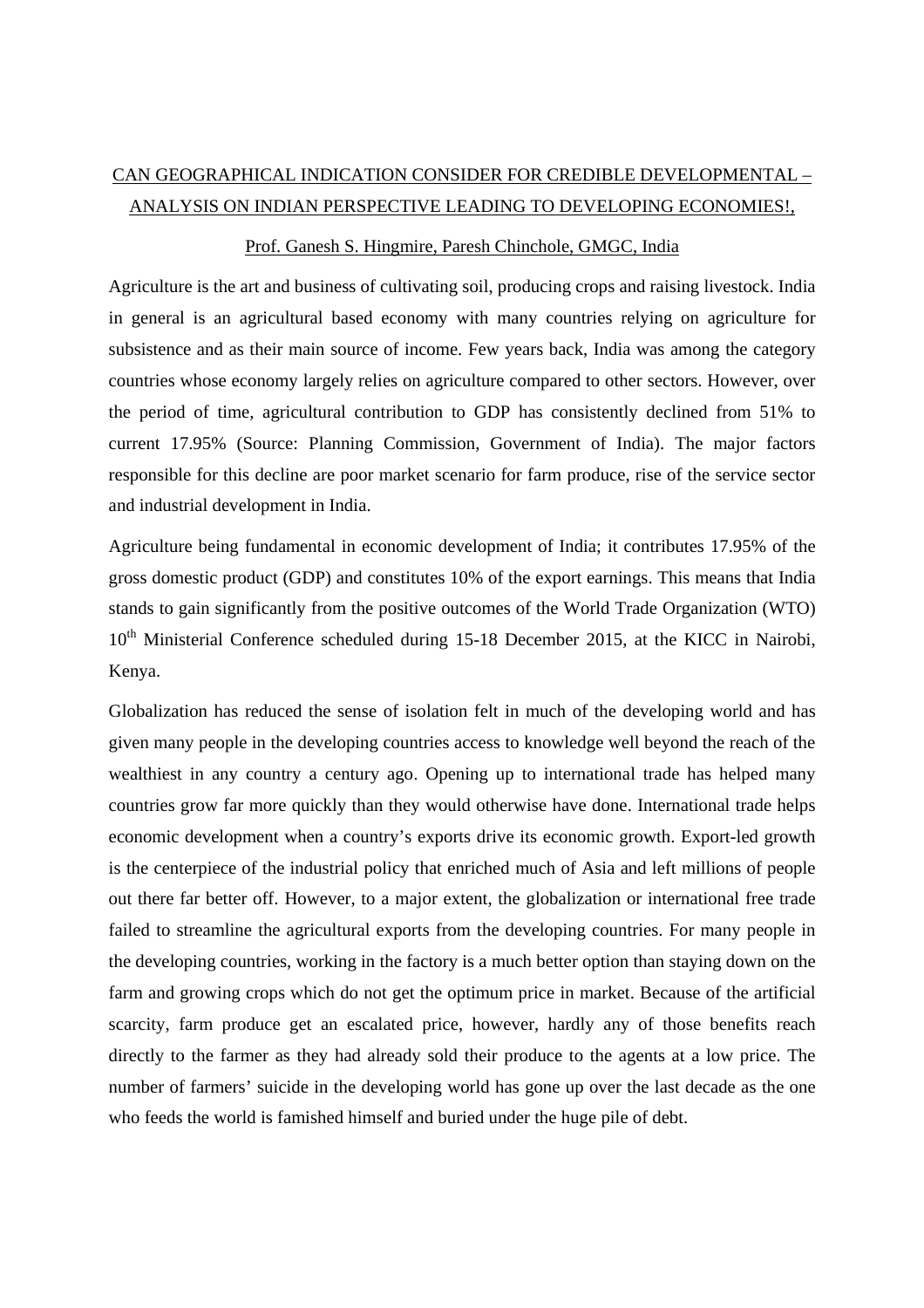Advancing the development of the developing countries by creating better and more opportunities has been the objective of WTO. As a result of which, the world was to see a more balanced economically and socially just order. However, twenty years since the formation of WTO, all we experience are broken promises as the global trade rules tend to make developed countries more developed. In spite of the strengthened raised by some of the developing countries, developed countries and transnational corporations within them have grown more powerful, strident and aggressive. It appears *"to 'take' from and not to 'give' to developing countries"* is an agenda of the developed world.

In such a scenario, under the World Bank's Rural Development Program, wherein the promotion of Geographical Indication (GI) was on agenda of this program, we at GMGC, had an opportunity to work with the World Bank to execute the project with filing of 23 Agricultural products from the State of Maharashtra with the support of Dept. of Horticulture, Gov. of Maharashtra.

Most of the agricultural products with highly nutritious profile hold an incredible potential to yield significant earnings to the farmers communities. To name a few of such products – are Kokum (*Garcinia indica*), Waigaon Turmeric (*Curcuma longa*), Vengurla Cashew, Ratnagiri Alphonso Mango etc.

Kokum is a rich reservoir of Hydroxy Citric Acid (HCA) which functions as weight loss agent. Traditionally, it is being used as natural weight loss agent. An industrial production of extract of HCA will not only create job opportunities in the area of Sindhudurg and Ratnagiri districts (MS, India) but also earn significant revenues to the producer farmers.

Turmeric from Waigaon (Dist. Wardha, MS, India) contains one of the highest percentage of Curcumin and is being used and recommended for daily consumption yielding health benefits.

Vengurla cashew fruit from Sindhudurg District (MS, India) contains 86% juice content which is 12% higher than any other cashew variety. This cashew apple contains 5 times high Vitamin C than orange.

Such products are known locally and even been applied and registered as Geographical Indications. But mere registration of GI doesn't serve the object with which the GI Act is enacted which reads as: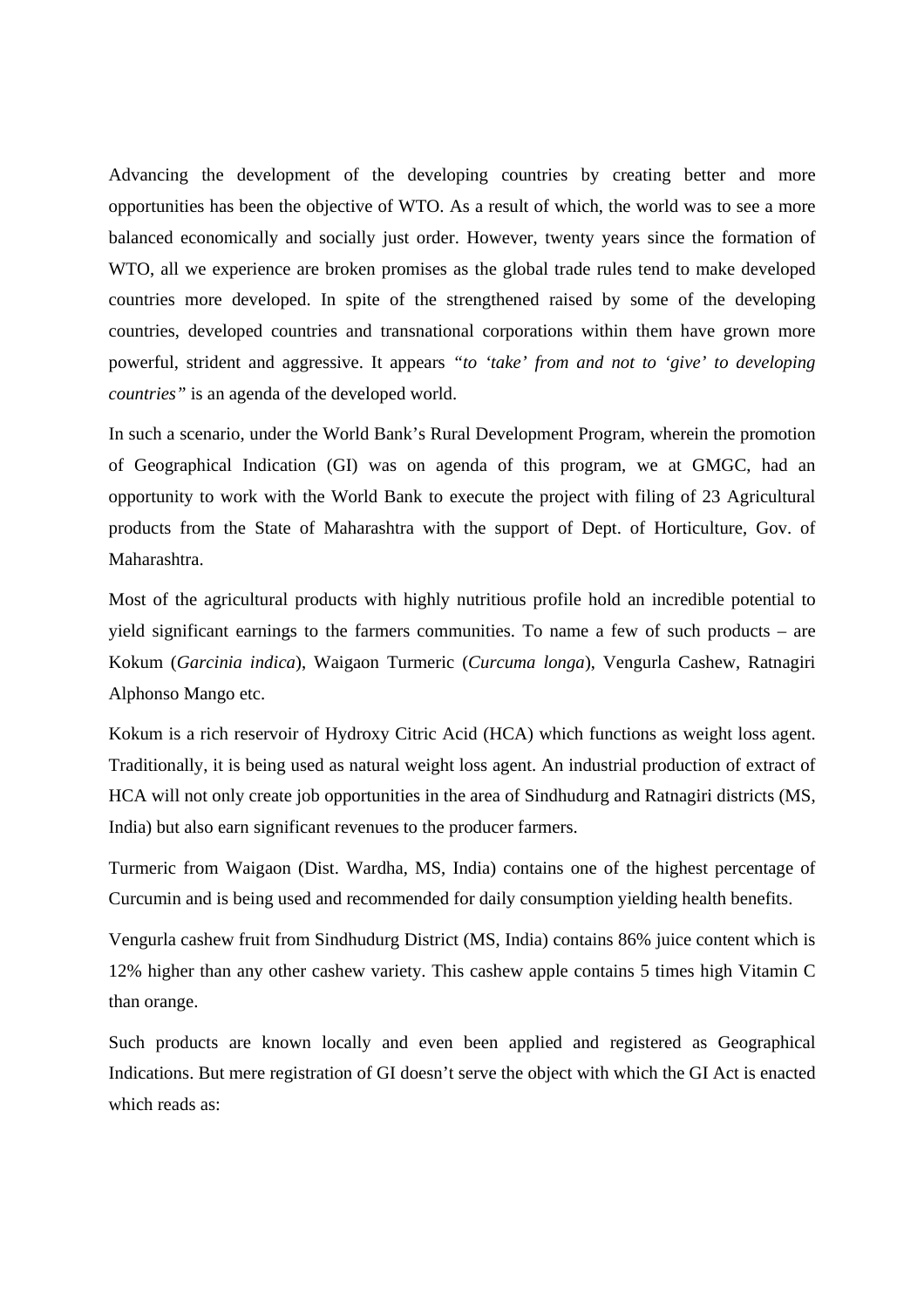*"The Object of the Geographical Indications of Goods (Registration and Protection) Act, 1999 is three fold, firstly by specific law governing the geographical indications of goods in the country which could adequately protect the interest of producers of such goods, secondly, to exclude unauthorized persons from misusing geographical indications and to protect consumers from deception and thirdly, to promote goods bearing Indian geographical indications in the export market."* 

According to *the Cotton Textiles Export Promotion Council (Texprocil)*, textile and clothing export was \$41.4 bn in 2014-15 as against \$39.3 bn in 2013-14. While according to the *Three Year Export Statement of APEDA Products,* the agriculture export for the preceding three years was \$21.73bn in 2012-13, \$22.72 bn in 2013-14 and \$21.51 bn in 2014-15. Agriculture plays a vital role in India's economy since more than 58% of the rural households depend on agriculture as their principal means of livelihood. Thus, if rightfully promoted, the agriculture sector holds phenomenal potential for holistic rural development while enhancing the foreign exchange for India. What we require is a level playing field in terms of interest rates, timely release of incentives and policy support.

We have repeatedly raised the issue regarding Geographical Indication at WTO's various Ministerial Conference which we attended so far. Our Position Paper on GI title as *"The need of an Hour! Agrarian products need same level of protection. (Additional protection of Geographical Indication to be extended to agricultural products other than wine and spirit)"* has been recorded and published on the website of WTO.

Europe has so far applied for the GI protection of its 136 GI products in India, mainly covering agricultural sector. On the contrary, until now, India has applied for only two Agricultural products as a PGI in Europe, out of which only one has got PGI registration (Darjeeling Tea). The protection under PGI contributed a great extent to the remarkable success of Darjeeling tea. Obtaining PGI protection and ensuring European market to the Agricultural products is a need of the hour and that itself will act as a tool for the promotion and branding of GIs. The task support for PGI recognition to Agri GI is one of the strong suggestions along with the guaranteed market at WTO member countries like wine and spirit under Trips Agreement.

The Geographical Indication products are a part of our rich heritage and we feel it is our collective responsibility to bring the genuine and original products into the mainstream trade.